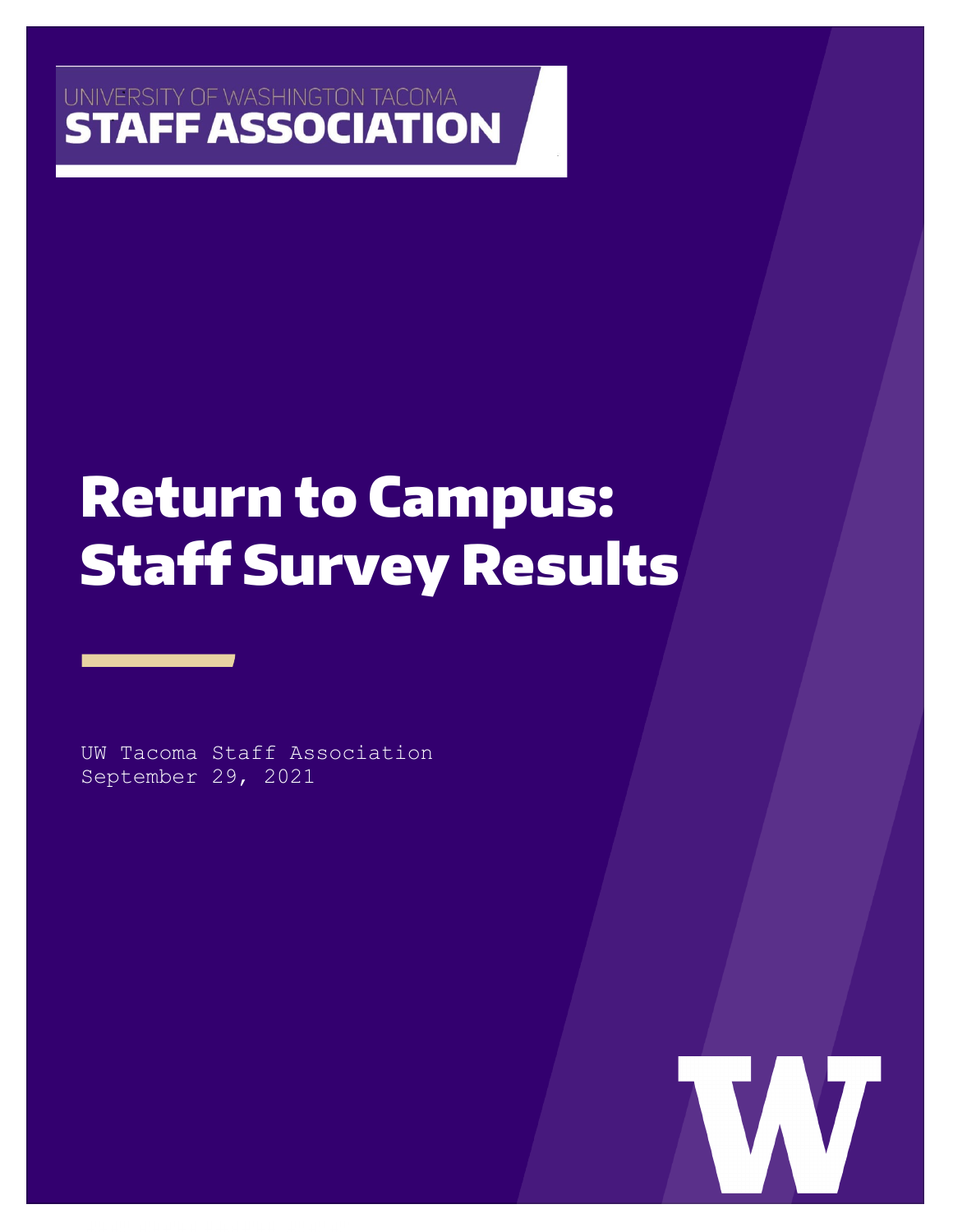## **INTRODUCTION**

After 18-months of learning and working in a primarily remote fashion due to the global Covid-19 pandemic, the University of Washington has returned to being an in-person campus. University leadership hosted multiple town halls, Q & A sessions, and sent several emails to the UW community throughout this time, but direct feedback from UW staff has not been solicited by leadership.

The UW Tacoma Staff Association Executive Board is an elected body that is, among other things, tasked with advocating on behalf of campus staff with the goal of improving the overall work experience. It is in this role that we, as the Executive Board, decided to survey professional, classified, and library staff about their thoughts in regard to returning to campus in the fall. We made this decision based on informal feedback we received from different staff members after the decision to return to an in-person format was announced. A number of staff told us they felt the university didn't seek staff input when making plans for returning to campus on September 13<sup>th</sup> and, we felt it necessary to create and distribute a survey to UW Tacoma staff and allow them an opportunity to share any feedback they had about returning to an in-person model.

### **PURPOSE**

The Executive Board created and distributed an anonymous survey for UW Tacoma staff to better understand the thoughts, concerns, and needs of classified, professional, and library staff at UW Tacoma as we return to in-person learning and work after 18 months of dealing with a global pandemic and social unrest. We specifically wanted to know what staff thought about returning to campus, and any concerns they may have about our return. The response we received is larger than any previous survey sent out by the Staff Association. Staff at UW Tacoma are a diverse group of individuals, each with their own unique backgrounds and lived experiences; the responses we received reflect this diversity. We have tried to provide an accurate representation of the range of feelings regarding issues related to the pandemic as well as issues related to individuals and their positions at UW Tacoma.

## **METHODOLOGY**

#### **Sample and distribution**

A total of 182 staff responded to the survey between August 23, 2021, and September 7, 2021. The Executive Board promoted the survey through the staff email distribution list, the Staff Association Microsoft Teams' Channel as well as the Staff Association Instagram page. We conducted the survey using Qualtrics. Available data indicates there are around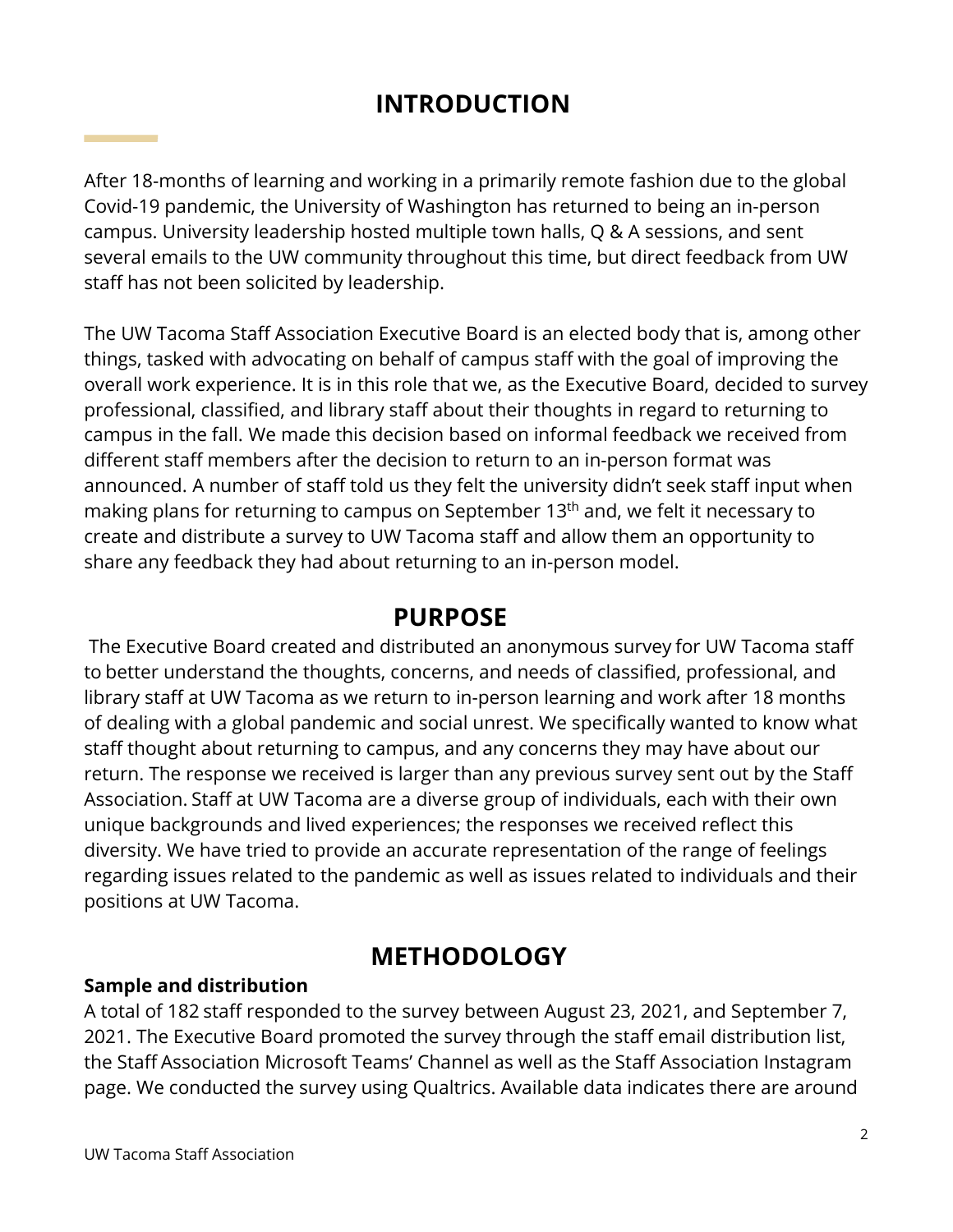390 staff members at UW Tacoma. A total of 182 staff members responded in some part to this survey. The number of respondents does not constitute a majority of UW Tacoma staff, but members of the Executive Board believe the survey sample is large enough to provide leadership with valuable insight that can be used to alleviate staff questions and concerns, as well as inform leadership on ways to better implement future changes at UW Tacoma.

The survey consisted of 15 questions that were a mix of Likert-scale responses, single-ormultiple choice, and open-ended questions that allowed participants to provide detailed feedback. The survey was both confidential and anonymous. Questions were optional and the total number of respondents varies from question to question. The Executive Board felt the decision to format the survey this way was necessary to encourage staff to answer questions according to their level of comfort. The Executive Board met to discuss the findings as well as establish a protocol for how to report findings.

## **SURVEY RESULTS**

#### **STAFF LEVEL OF COMFORT WITH THE RETURN TO CAMPUS PLAN**

Of the 167 respondents, 77% indicated they are either extremely uncomfortable or somewhat uncomfortable with the idea of returning to campus.

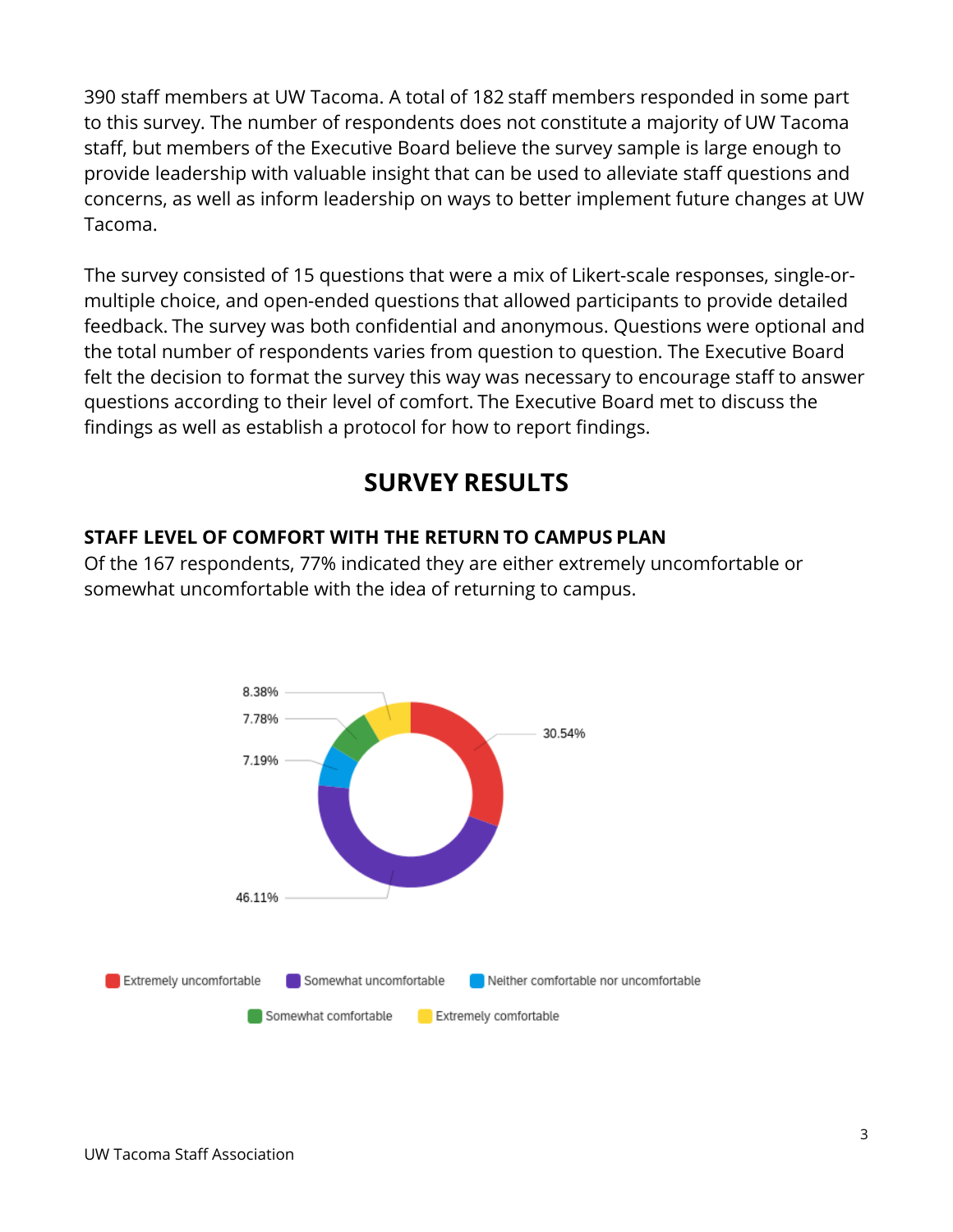#### **OPEN-ENDED STAFF CONCERNS ABOUT RETURNING TO CAMPUS**

#### **COVID-19 Transmission**

Those who provided open-ended responses about their concerns about returning to inperson learning and student services spoke directly and strongly about the rising numbers of Covid-19 cases in Pierce and King counties, our region's dwindling ICU resources, along with variants and rising pediatric case counts, as issues that the university has not adequately addressed in the return to campus plans. The Executive Board recognizes campus leadership hosted two listening sessions to provide staff with information regarding returning to campus and attempted to assuage concerns and fears, and we appreciate these efforts, but the responses we received indicate that staff felt like they were being talked at instead of being listened to. As such, many concerns and fears remain.

#### **Covid-19 Variants**

Of the 140 open-ended responses about return to campus concerns, 19% mentioned the Delta variant, and its negative impact on case counts and the increase in positive cases, for both vaccinated and unvaccinated individuals. Concern about contracting the virus as a result of the higher rate of transmission with the Delta variant, as well as contracting the virus and exposing either children or those who are considered high risk were mentioned repeatedly.

#### **Campus Operational Concerns**

Most responses included comments regarding questions of policy, including mask and vaccine mandates. Staff showed concern over how these policies will be enforced and who would be responsible for enforcing them. Survey responses regarding vaccine mandates were not universal. A few staff questioned the idea of mandating vaccines, but more staff expressed concerns about unknowingly interacting with an unvaccinated individual while on campus and becoming infected and/or transmitting the virus to family, friends, or other high-risk individuals. The lack of social distancing on campus was a dominant theme among almost all open-ended responses, along with confusion of why partial remote work/instruction was not being implemented to limit potential campus outbreaks. As stated by one respondent, "In my job, I work in close physical with students, less than 3 feet, both of us looking at the same computer (screen side by side) for extended periods--30 to 60 minutes at a time and I don't feel this has been considered as a potential danger to my health or the health of my family."

In addition, several respondents indicated concerns about air-quality and HVAC systems' capabilities of properly filtering air. The Carlton Center was mentioned a few times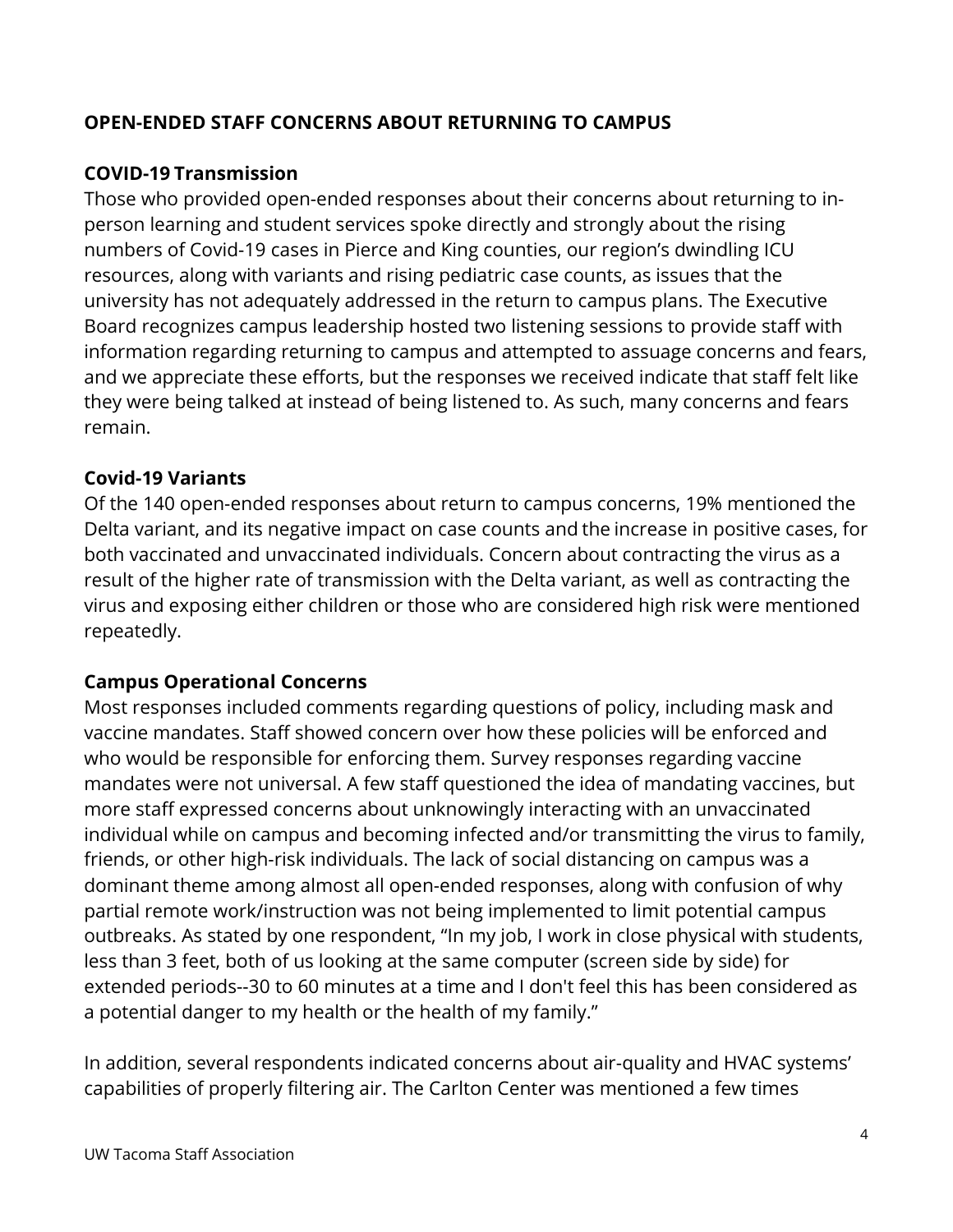throughout the survey responses. One respondent said, "The air filtration in the Carlton Building does not meet CDC guidelines. The CDC requires a MERV 13 filter be used to protect from COVID19. However, the Carlton only is capable of using a lower MERV filter. How can we be expected to return to a building that is not compliant with CDC guidelines on air filtration. Especially when we not only have shared spaces, but also a shared building with other non-UW tenants who are not required to be vaccinated?"

#### **UW Policy & Leadership Concerns**

Central to a number of the comments we received on issues related to the pandemic is a sense of confusion around clear policies and being left out of the decision-making process. One respondent stated, "Lack of concrete policies and procedures in place when a breakout happens. Many individuals are unvaccinated and there is not enough safety policies and procedures to protect people regardless if they are vaccinated or not with the rising of Delta variant."

A common theme was the return to in-person learning/work was driven by financial needs and considerations for people's mental and physical health were less important than the university's need to generate revenue. One respondent said they were concerned for, "The physical and mental safety of everyone who will be forced to return to campus or have their livelihoods and futures potentially jeopardized, this is a rock vs. hard place situation." Another respondent stated, "The delta variant is way more communicable and is resistant to vaccination, we should not be going face to face on campus. The numbers are way worse than last year, there is no defensible reason for doing this. People are going to get sick, be permanently disabled and die, and it's all for administrators to make some money."

#### **RETURN TO CAMPUS PLANS**

The majority of respondents did not agree with the larger campus and tri-campus plans for returning but were split about whether they agree with their unit's plans for returning to campus. One respondent said, "My main concern is that we do not have enough private offices in our suite for all staff so some staff will be required to mask for long periods of time. We are doing our best to leverage our hybrid work agreements and sharing spaces so that the fewest # of staff will need to mask for long periods of time." Another respondent offered a different perspective, "As a supervisor, I am expected to be compliant with the UW decisions even if I disagree with them. I also disagree with moving the discretion for telework away from direct supervisors. Supervisors will know best how to ensure coverage of duties within their units and should not be required to have Vice Chancellor approvals."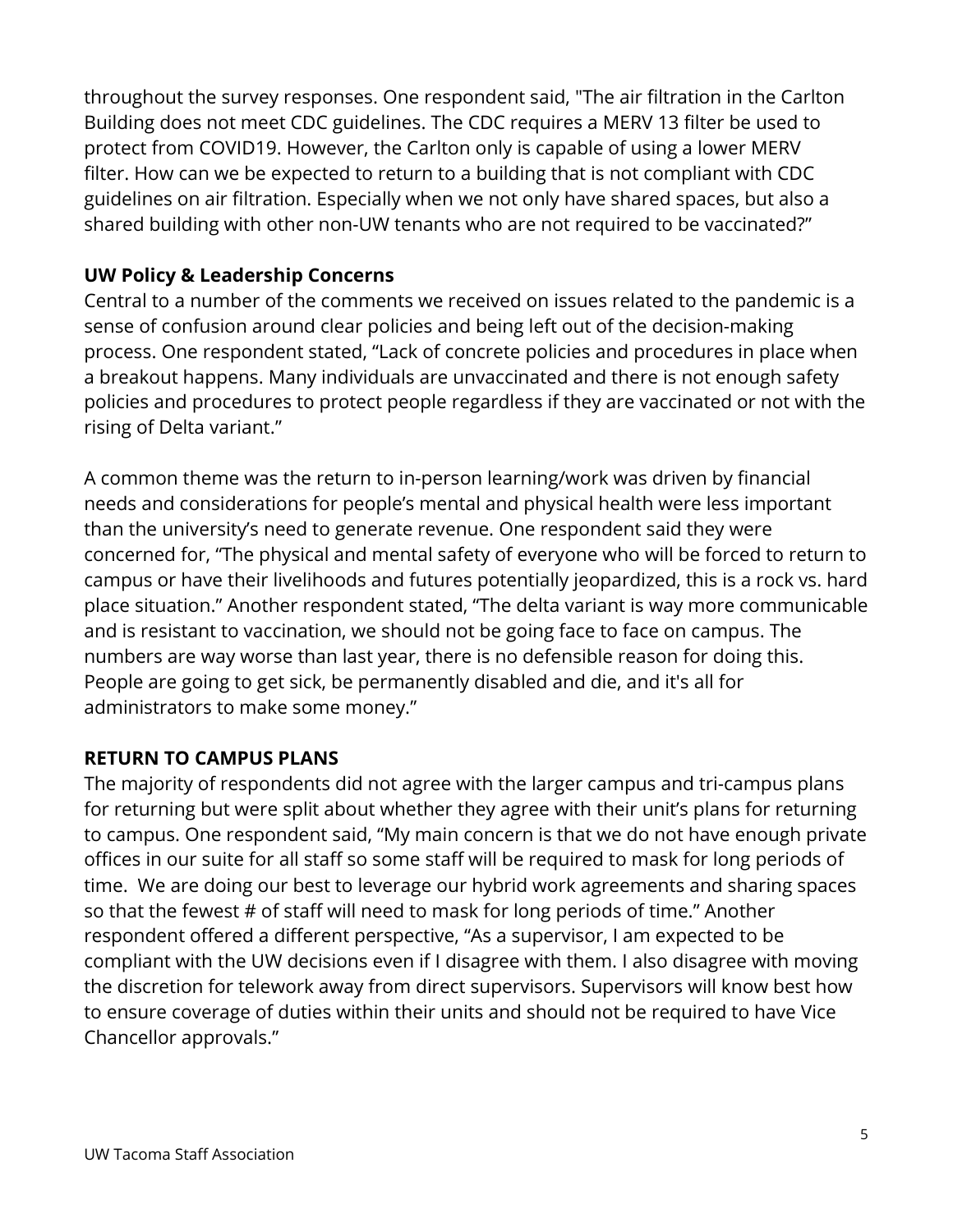

#### **RETURN TO CAMPUS REQUESTS**

A majority of respondents said their return to campus request (or Telework Agreement Plan) was handled one-on-one with a supervisor. But a concerning percentage of respondents (30%) said their request was handled in a group setting with a supervisor. The Executive Board believes these requests are deeply personal and is concerned about the impact of having staff be asked to discuss their plans in front of a group. The Executive Board worries this kind of situation is open to peer pressure and could potentially fuel resentment within a unit or among staff. Some comments also described the frustration over the unequal application of remote work plans.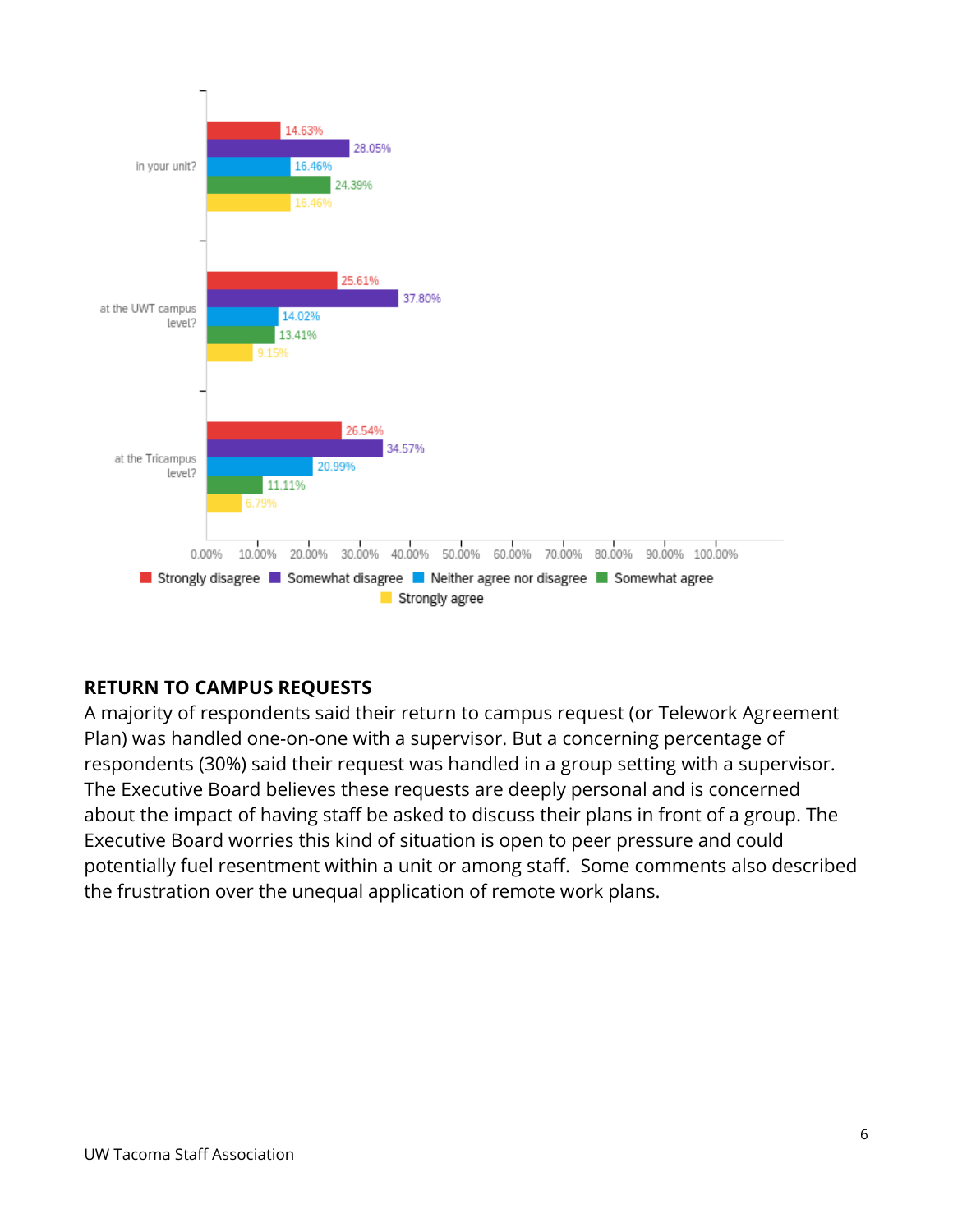

#### **FEAR OF RETALIATION**

When asked if they had fears of retaliation for voicing their concerns about the return to campus plans, 43% of respondents indicated they were either "very concerned" or "concerned" about retaliation. This is a startling finding and one that should be taken seriously by campus and university leadership. The Executive Board is uneasy about the number of respondents who indicated they're concerned about retaliation if they were to share their concerns about returning to campus and intend to offer support to staff who have concerns but are uncomfortable sharing them individually.

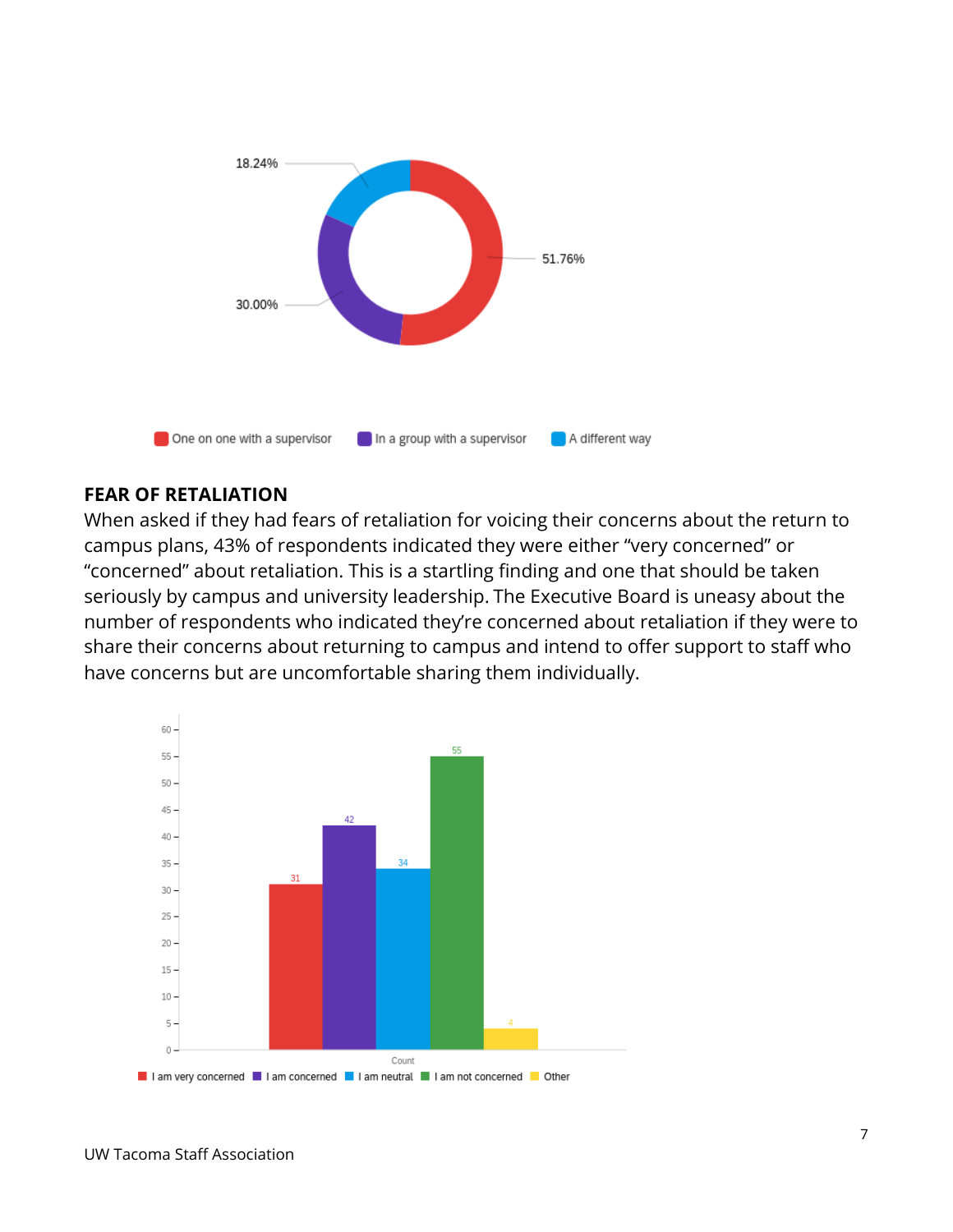#### **LEADERSHIP CHANGES ON CAMPUS**

Given the significant changes in leadership at the UW Tacoma campus and the impacts turnover can have on staff morale, we inquired about staff's feelings on the recent changes. Just over 53% of staff were neither happy nor unhappy about the changes, but 33% were either somewhat happy or extremely happy about campus leadership changes. Only 14% were either somewhat unhappy or extremely unhappy about campus leadership changes.



#### **STAFF PLANNING TO LEAVE THE UNIVERSITY**

We asked survey respondents if they are considering leaving the university and, if so, why. Several respondents said they had no plans to leave UW Tacoma. However, many more indicated they are thinking of going elsewhere. We asked respondents to identify why they're considering leaving. The top three reasons identified were salary/benefits (20%), safety concerns about returning to campus (20%), and a desire to work from home fulltime (18%).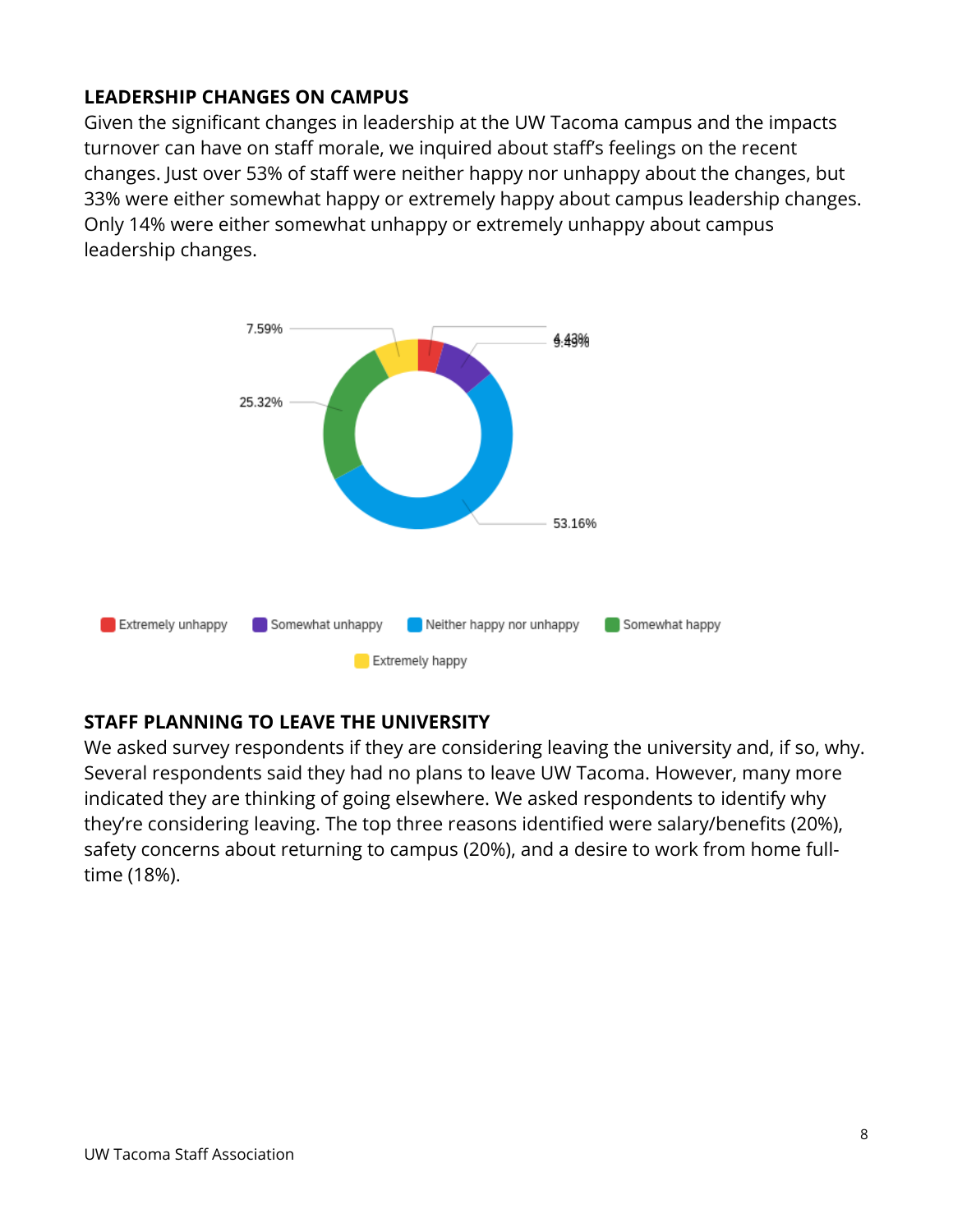

## **SURVEY LIMITATIONS**

The Executive Board recognizes the survey has some important data missing. We did not ask if staff their individual telework plans were approved. Question 12 should have broken down the "parent" option into different age categories to provide an extra level of detail as the parent of a child aged 11 and under may have different concerns than those whose child is older and who can be vaccinated. We also acknowledge that staff in Campus Safety & Security, Integrated Facilities Management and others who have remained on campus felt the survey didn't adequately speak to their experiences. The Executive Board appreciates this feedback and plans to conduct a follow-up survey to address these concerns. Finally, the Executive Board understands that some of the concerns raised by respondents have been addressed by the university—vaccine mandates, philosophical exemptions—but we decided to include them in the report because they capture a moment in time and because we feel that we should not censor staff responses.

## **DISCUSSION**

The Staff Association Executive Board respects campus and university leadership and acknowledges that this has been a challenging time for all. Our intention is to ensure campus leadership is equipped with the information needed to make decisions that prioritize the safety and well-being of the campus community.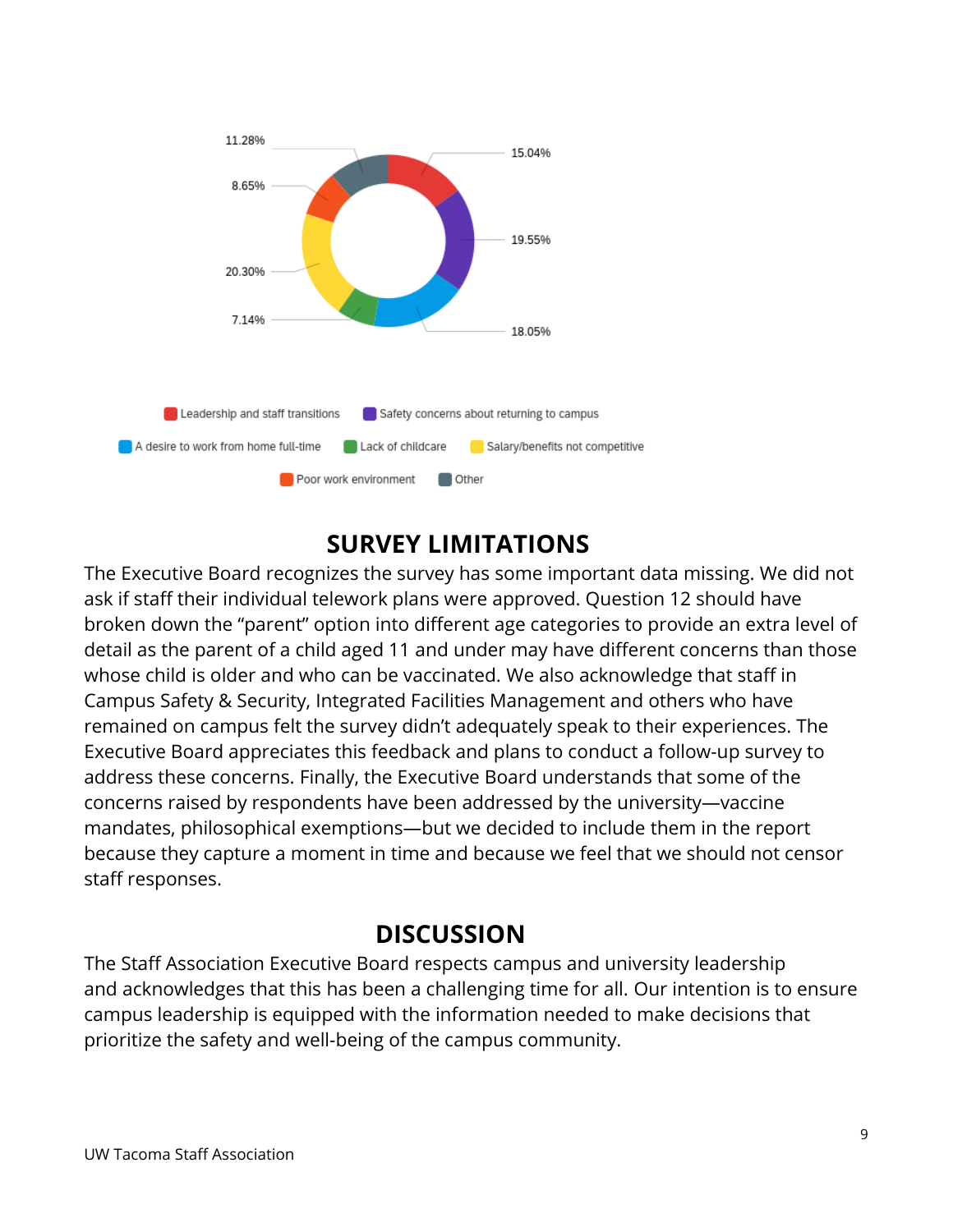Based on the survey results, the Executive Board feels campus leadership needs to do more to address the needs and concerns of staff at UW Tacoma. Specifically, this calls for a rethinking of how telework plans are considered and approved. We understand that some units are more student-facing than others. Even still, we are in a pandemic, specifically a wave that has resulted in hospitalizations and infections not seen since the early days of this crisis. We believe UW Tacoma staff have shown they can work remotely and do their jobs just as well from home. Forgotten in the push to return to campus, is the need to understand each person's tolerance for perceived risk. Quite simply, some are more comfortable than others with the idea of working on campus. Policy needs to match this reality.

The university as a whole embraced flexibility for an 18-month period that began in mid-March of 2020 and ended in mid-September of 2021. The Executive Board believes the flexibility the university embraced at the pandemic's outset should be continued. We acknowledge that the university has mandates in place for vaccines and masks. This is a good start. However, we can further reduce the risk of spread by minimizing the number of interactions staff have with students, faculty and other staff. This can be achieved by allowing staff to work remotely more often. In addition, in order to provide additional protection for staff, we ask that offices across campus consider an appointment only approach, this can limit the number of people in an office at a given time and would ultimately increase safety for all. Furthermore, the Executive Board believes the university does not fully understand the ways in which staff's lives have changed during those 18 months of fully remote work. The pandemic has shown us that work doesn't have to mean coming into an office every day. Indeed, the nature of work is changing. Workers see that there are other options, options that give them greater freedom and autonomy.

The Executive Board calls on university leadership to develop clear procedures around what to do when there is a COVID-19 positive case, or when someone has been exposed to COVID-19. Each unit/department should have a clear action plan in place and all their staff should be made aware of the plan. University leadership should also develop clear and consistent guidelines regarding how staff can do their jobs safely in-person. We acknowledge that some measures have been put in place. Plexi shields have been installed in reception areas and signage has gone up on campus regarding masks and vaccinations. However, there are multiple shared office spaces on campus that do not have plexi shields installed, this despite the fact that staff in these offices see students on a regular basis. Also, some of these spaces don't have a designated break room where staff can close the door to either take off their mask or to eat their lunch. This situation needs to be rectified and not just for the safety of staff, but for the well-being of students and faculty. Finally, multiple staff said they were concerned that they might be in close contact with someone who is exempted from getting vaccinated. We understand there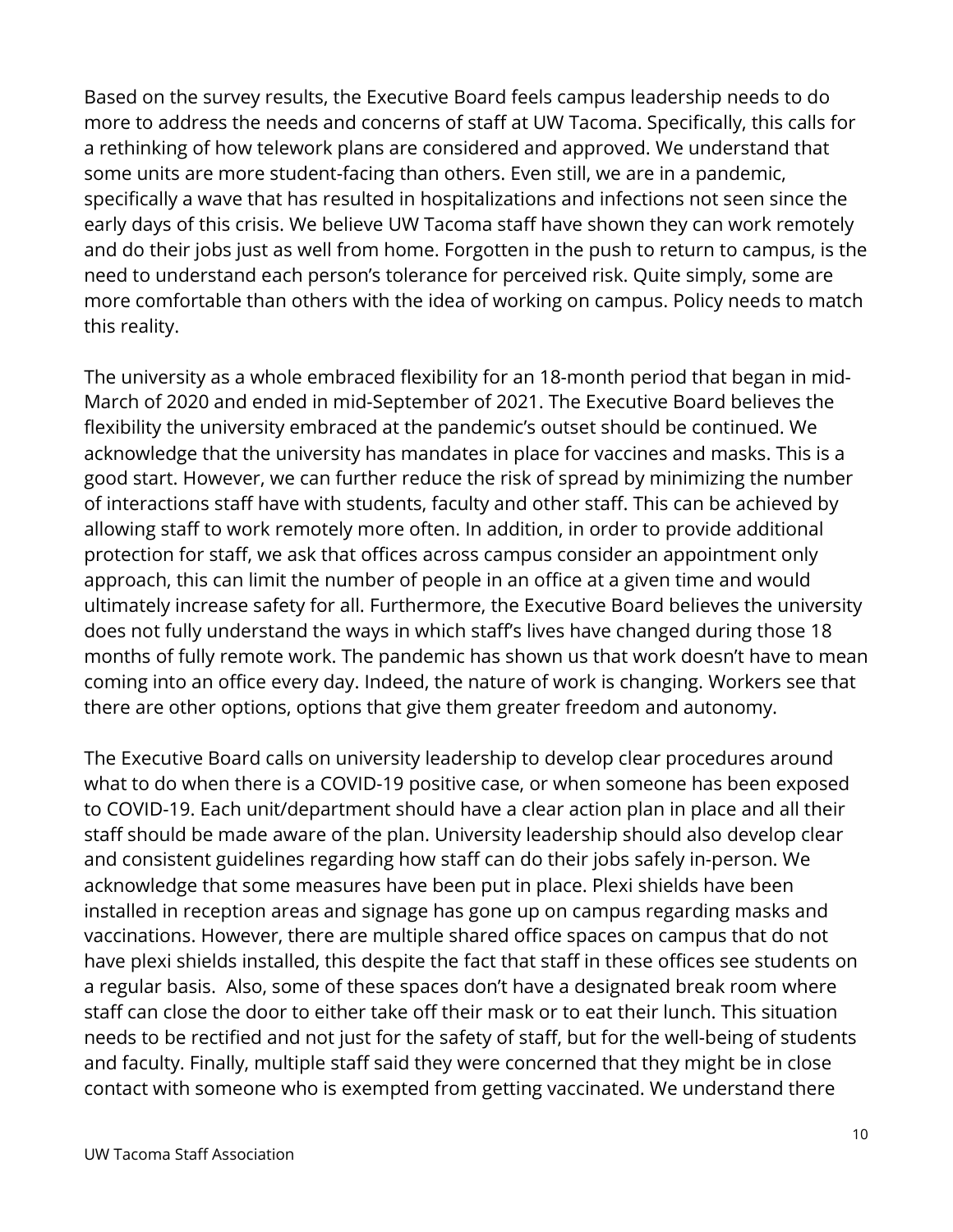are privacy issues at play that limits what can be disclosed. However, some middle ground needs to be reached. One way to reduce this risk is by giving staff the option to host more remote meetings with students, faculty and other staff, depending on their own comfort level and fears.

We also want to acknowledge that there is a clear disconnect between UW policy around the safety of campus buildings and the Carlton Center. We ask university leadership to take Carlton Center concerns seriously and acknowledge the problem with the HVAC system. If the issues identified cannot be resolved, staff should have the option to work from home until adequate solutions, under state and UW standards, are provided.

The Executive Board believes the return to in-person work has created inequities among staff and that policy has produced scenarios that are impractical. For example, staff returned to campus only to have meetings over Zoom, often with other members of the campus community who were in rooms or buildings nearby. Also, hybrid work agreements created a situation where staff must pay full price for a parking permit they don't use every day. The alternative calls for staff to rely on metered parking which means having to move one's vehicle every few hours to avoid getting a ticket. The Executive Board questions the wisdom and fairness of asking staff to either foot the bill for something they don't fully utilize or to potentially devote break time to moving their vehicle.

Our survey focused on the pandemic and how staff felt about returning to work. We also dedicated time to finding out how staff felt about their work life at UW Tacoma. Perhaps the most worrisome finding is that many staff fear they'll be retaliated against for speaking their minds. We want the university to create a culture of empowerment and we would like to see language in campus messaging that encourages employees to speak up. We ask the university to invest in campus-wide training for all managers. Specifically, all managers should be required to attend conflict resolution trainings, so they learn how to recognize retaliation and prevent it. Managers need to learn how to handle complaints appropriately and accommodate requests, so all staff feel comfortable speaking up. We call on the UW Tacoma Chancellor to task each school Dean, Director and Vice Chancellor to investigate this matter in each of their unit/department within the next six months and to share its findings in a manner that all UW Tacoma staff can access.

Furthermore, staff need to be involved in this decision-making process and given the opportunity to voice their concerns without having to worry about losing their job if they say something. Higher education is a place of deep thought and innovation. It's a mistake to believe that this only comes from faculty. Staff are an integral part of campus life, and our input should be considered, and our suggestions implemented, when appropriate.